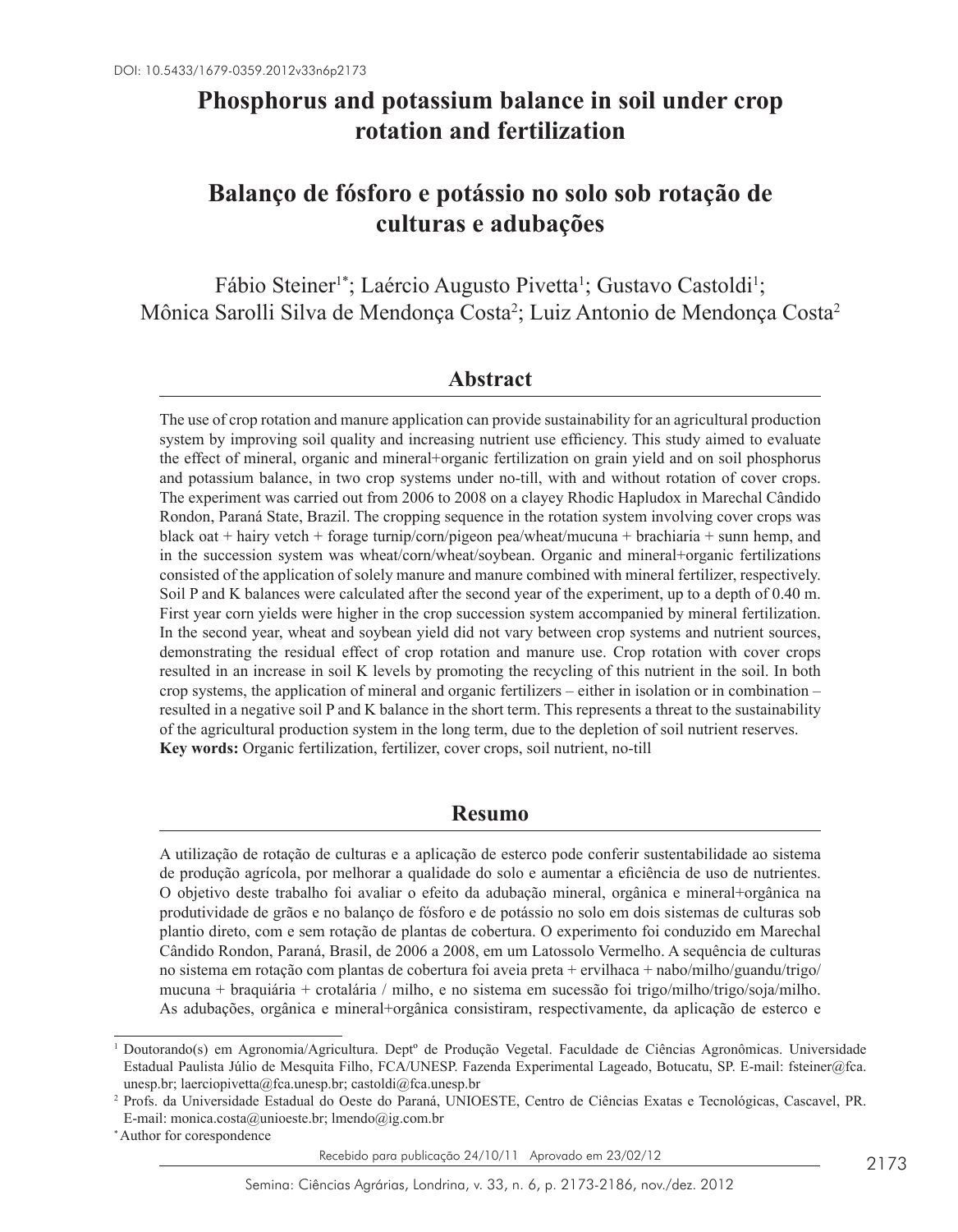de esterco combinado com fertilizante mineral. O balanço de P e de K no solo foi avaliado, após o segundo ano de condução do experimento, na camada de 0,0–0,40 m de profundidade. A produtividade do milho, no primeiro ano, foi superior na sucessão de culturas e na adubação mineral. No segundo ano, a produtividade de trigo e de soja não se alterou entre os sistemas de culturas e fontes de nutrientes, o que demonstra o efeito residual da rotação de culturas e do uso de esterco. Rotação de culturas com plantas de cobertura proporcionou aumento na quantidade de K no solo, por favorecer o processo de ciclagem deste nutriente do solo. Ambos os sistemas de culturas associados à aplicação fertilizante mineral e esterco de forma isolada ou combinada resultaram em saldo negativo do balanço de P e K no solo em curto prazo, representando uma ameaça para a sustentabilidade do sistema de produção em longo prazo, devido o esgotamento das reservas desses nutrientes do solo.

**Palavras-chave:** Adubação orgânica, fertilizante, plantas de cobertura, nutriente do solo, plantio direto

#### **Introduction**

The use of conservation cropping systems such as no-till has been presented as a viable alternative with which to promote the sustainability of soil fertility and thus also its agricultural exploitation. However, the success of the system depends, among other factors, on the input of large amounts of straw on the soil surface. There is evidence that no-till cash-crop cultivation can result in soil degradation (TAVARES FILHO; BARBOSA; RIBON, 2010) by favoring increased soil bulk density and penetration resistance, and reducing total porosity (TAVARES FILHO et al., 2001). On the other hand, important benefits have been observed in terms of soil structure and crop yield, in both the medium and long term, as a result of using cover crops with a high capacity to produce dry matter (COSTA et al., 2011; CALONEGO; ROSOLEM, 2008; CALEGARI et al., 2006).

The use of different crop rotation systems can improve nutrient use efficiency, increasing the production potential through the nutrient cycling process (BOER et al., 2007). Among the main characteristics to be considered in the choice of planted species as cover crops are dry matter production and capacity to recycle nutrients (OLIVEIRA; CARVALHO; MORAES, 2002). In general, grasses used as cover crops are efficient in extracting nutrients from the soil and in recycling in crop rotation systems. Among the many plant species that can be used as cover crops in no-till systems in the State of Paraná, black oat (*Avena strigosa* Schreb), forage turnip

(*Raphanus sativus* L.), brachiaria (*Brachiaria* sp.) and sunn hemp (*Crotalaria* sp.) are presented as excellent alternatives, both as monocrops and for intercropping (CALEGARI, 2006).

In addition to crop rotation, use of animal manure as fertilizer has been an important management strategy for the improvement of soil quality (MOSADDEGHI; MAHBOUBI; SAFADOUST, 2009; GOMES et al., 2005). Manure application provides an excellent nutrient source for plants and, when handled properly, can supply partially or completely the mineral fertilizer (GOMES et al., 2005; MATSI; LITHOURGIDIS; GAGIANAS, 2003), as well as reducing production costs. However, the use of the no-till system has brought major changes in the use of manure and management practices. Manure was previously applied onto the surface and immediately incorporated into the soil, but is currently applied onto the layer of straw necessary to the no-till system and left on the soil surface. This form of manure application prevents or retards contact between the fertilizer and the soil and microorganisms, with possible repercussions for the mineralization of organic compounds in the dynamics and balance of soil nutrients (SCHERER; NESI, 2009).

Nutrient balance in the soil has been increasingly used to evaluate the effects of fertilizer management and crop rotations in production systems. According to Hanáčková, Macák and Candráková (2008), calculations of soil nutrient balance in agricultural production systems provides some basic information for assessing their long-term sustainability. The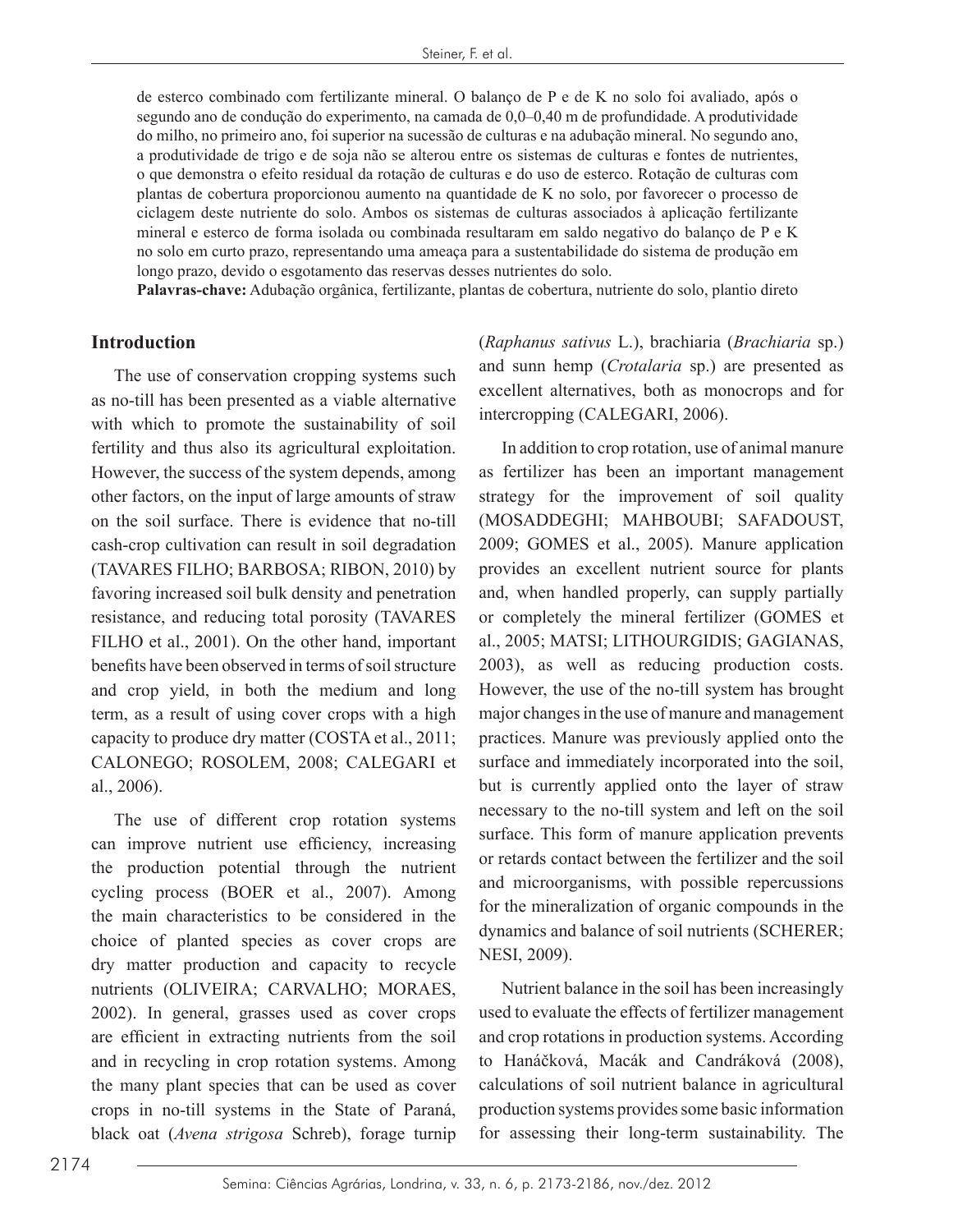difference between amount of nutrient exported with grains and applied as fertilizers indicates the level of increase or decrease in soil nutrient content; when the outputs of a particular nutrient are larger than the inputs in the farming system, the condition is one of unsustainability (OENEMA; KROS; DE VRIES, 2003). It is therefore important for the adequate management of phosphate and potassic fertilization to estimate the balance of these nutrients in the soil. This is because the insufficient application of fertilizer can lead to a negative balance, resulting in decreased soil fertility, which affects the yield and profitability of system resources and leads to soil degradation (SINGH; SINGH; REDDY, 2002). On the other hand, the excessive application of fertilizer leads to an excessively positive balance, resulting in low nutrient use efficiency and low economic performance (BALIGAR; FAGERIA, HE, 2001), with losses also intensified by erosion and leaching (ROSOLEM et al., 2010). Studies indicate that there is a negative nutrient balance (HANÁČKOVÁ; MACÁK; CANDRÁKOVÁ, 2011; 2008; ANDRIST-RANGEL et al., 2007; BHATTACHARYYA et al., 2006; DOBERMANN; CRUZ; CASSMAN, 1996), representing a threat to sustainability of the agricultural production system due to depletion of the soil nutrients reserves.

Studies that address soil nutrient balance in Brazil are still limited to the soils of Paraná State. However, this work is essential in order to evaluate the effects of different tillage systems and crop rotations comprising the no-till system in the State. Thus, the aim of this study was to determine the effect of mineral, organic and mineral+organic fertilization on grain yield, and on soil phosphorus and potassium balance in two crop systems under no-till, with and without rotation of cover crops.

# **Material and Methods**

The experiment was carried out at the Agronomic Experimental Station, Universidade Estadual do Oeste do Paraná (West Paraná State University) in Marechal Cândido Rondon Municipality, Paraná State, Brazil (latitude: 24º31' S, longitude: 54°01' W, altitude: 420 m). The soil was a Rhodic Hapludox (Latossolo Vermelho eutroférrico under the Brazilian classification) with 630, 260 and 110 g kg<sup>-1</sup> of clay, silt and sand, respectively. The climate according to the Köppen classification is Cfa, characterized as subtropical humid (mesothermal) with hot summers and a tendency towards high rainfall levels (average temperature above 22 °C), and winters with infrequent frosts (average temperature below 18 °C). The climate has no defined season, while average annual rainfall is around 1,500 mm. Rainfall and temperature data gathered during the experiment are shown in Figure 1.

The experimental area had been under no-till for six years, cropped to soybean/wheat/soybean/ corn in rotation. Before starting the experiment, soil samples were collected at depths of 0.0–0.10; 0.10–0.20 and 0.20–0.40 m. The results of chemical analysis are shown in Table 1.

The experimental was arranged in a randomized block design with treatments in a  $2 \times 3$  factorial, with four replications. Treatments consisted of two crop systems: (i) succession: wheat/corn/wheat/ soybean and (ii) rotation: black oat  $+$  hairy vetch + forage turnip/corn/pigeon pea/wheat/mucuna + brachiaria + sunn hemp, combined with one of three different nutrient sources (mineral, organic and mineral+organic). The area of each plot was 7.4  $\times$  12.0 m (total 88.8 m<sup>2</sup>).

Fertilization of crops for grain production (wheat, corn and soybeans) was performed according to the specific needs of each crop (RAIJ et al., 1997) and soil analysis. Mineral and manure fertilizers were applied both separately and in combination, thus resulting in the three different nutrient sources: mineral, organic and mineral+organic, respectively. The amount of manure as organic fertilizer was applied based on the primary needs of each culture, according to an analysis of the manure and the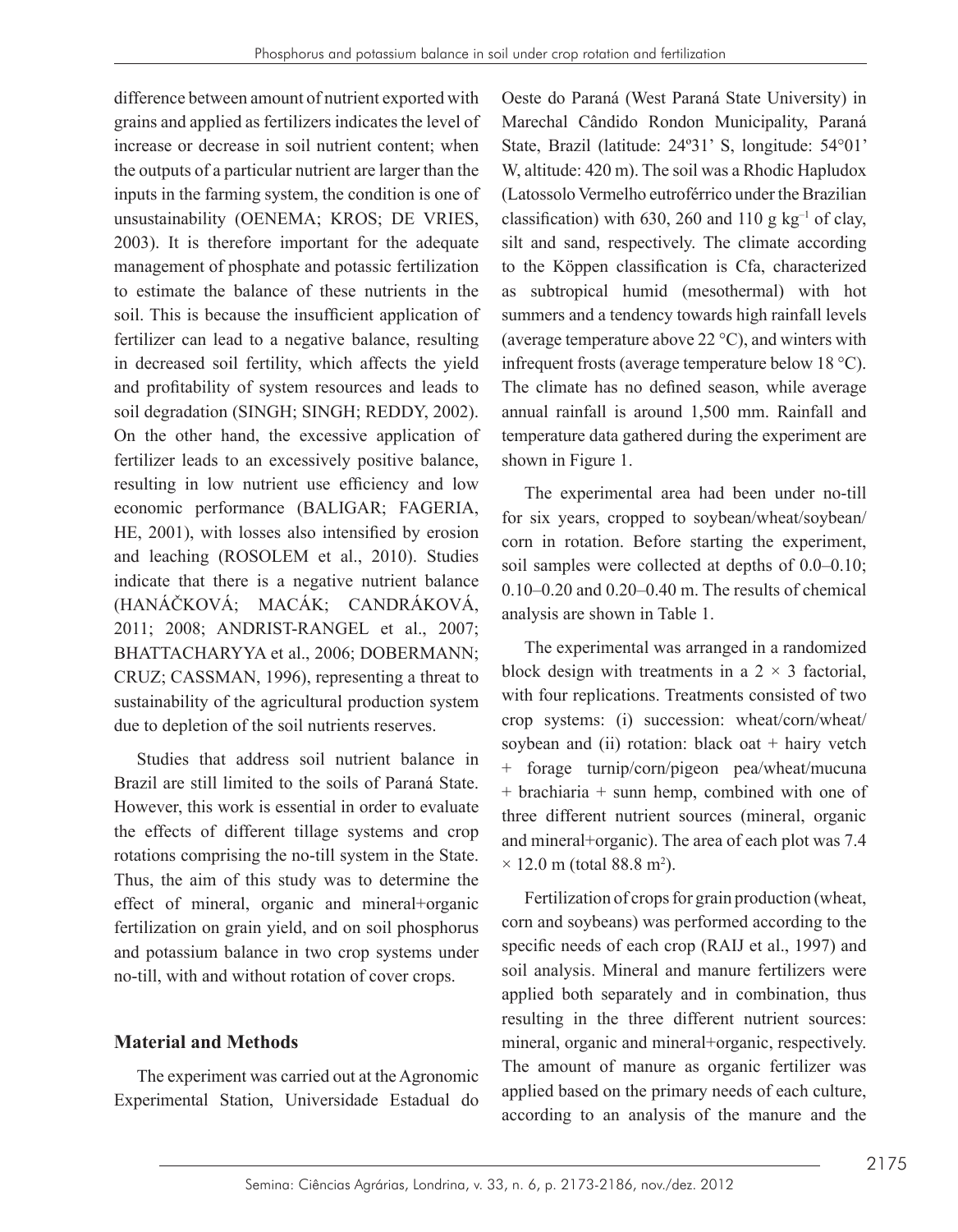recommended culture guidelines. Mineral+organic fertilization was performed in the form of an initial application of manure, with the addition of mineral

fertilizer supplementing levels of other nutrients as recommended. Cover crops did not receive fertilizer application.





**Source**: Elaboration of the authors.

| Table 1. Soil chemical properties and bulk density at 0.0–0.10, 0.10–0.20, and 0.20–0.40 m depth at the beginning of |  |
|----------------------------------------------------------------------------------------------------------------------|--|
| the experiment.                                                                                                      |  |

| Depth         | $pH_{CaCl2}$ | $O.M.^a$       | Mehlich-1       | H+Al | Ca | Mg | $K_{\rm ex}$ | $K_{\text{non-ex}}$ | CEC <sup>c</sup> | ${\rm V}^{\rm d}$ | Ds <sup>e</sup>     |
|---------------|--------------|----------------|-----------------|------|----|----|--------------|---------------------|------------------|-------------------|---------------------|
| (m)           |              | $g \, dm^{-3}$ | $mg \, dm^{-3}$ |      |    |    | $mmols dm-3$ | ' ————————————————  |                  | $\%$              | $g \text{ cm}^{-3}$ |
| $0.0 - 0.10$  | 4.8          | 28.2           | 6.8             | 62   | 30 | 15 | 3.6          | 7.0                 | 110              | 44                | .31                 |
| $0.10 - 0.20$ | 4.7          | 25.3           | 6.8             | 65   |    |    | 2.5          |                     | 110              | 41                | .35                 |
| $0.20 - 0.40$ | 4.6          | 18.9           | 77              | 68   | 23 |    |              |                     | 105              | 35                | .30                 |

<sup>a</sup> O.M.: organic matter.  ${}^{\text{b}}$  K<sub>non-ex</sub>: non-exchangeable K, obtained as the difference in the amount of K extracted by boiling 1N HNO<sub>3</sub> and that extracted via the Mehlich-1 method. CEC: cation exchange capacity. dV: soil base saturation. CDs: soil bulk density. **Source**: Elaboration of the authors.

The two experimental crop systems were initially established in June 2006. The sowing of intercropping cover crops [black oat (*Avena strigosa* Schreb) + hairy vetch (*Vicia villosa* Roth) + forage turnip (*Raphanus sativus* L. var. *oleiferus* Metzg)] was performed via the addition of 50, 20 and 10  $kg$  ha<sup>-1</sup> of the seeds of oats, vetch and turnip, respectively, in 0.17 m spaced rows, without the supply of any fertilizer. At 75 days after plant emergence (DAPE), the plants were desiccated with glyphosate  $(0.80 \text{ kg ha}^{-1} \text{ a.i.})$  at a spray volume of 180 L ha–1. Wheat (*Triticum aestivum* L., cv. IPR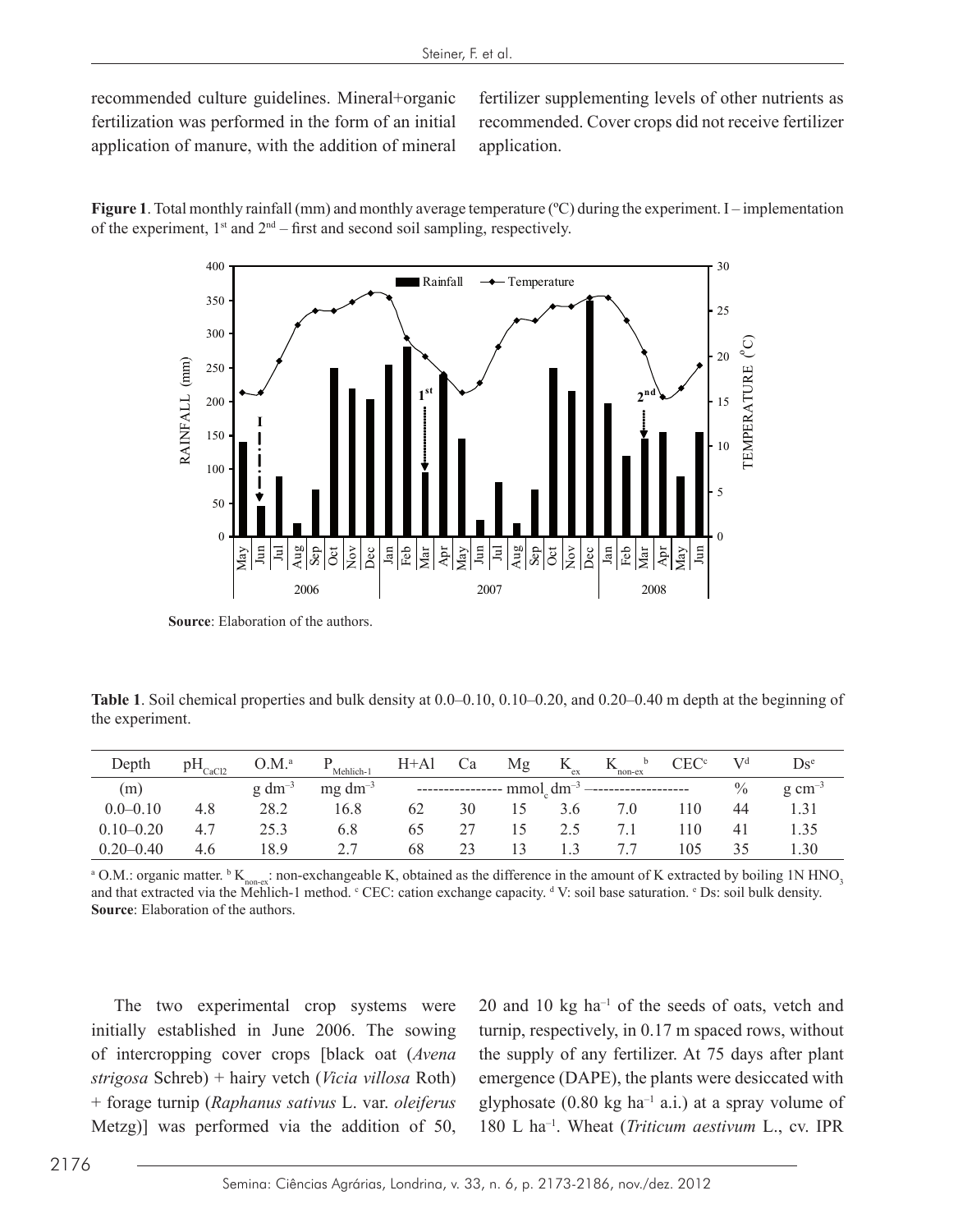85) was sown in 0.17 m-spaced rows at a density of 350 seeds m–2. Mineral fertilization was carried out by applying 200 kg ha<sup>-1</sup> 10-10-15 formulation at sowing, and 50 kg  $ha^{-1}$  N topdressing in the form of urea at the beginning of plant's tillering. Organic and mineral+organic fertilization was carried out by applying  $25 \text{ m}^3$  ha<sup>-1</sup> of pig slurry alone and supplemented with 5 kg  $ha^{-1} P_2O_5$ (triple superphosphate – TSP) and 12 kg  $ha^{-1} K_2O$ (potassium chloride – KCl), respectively. The pig slurry used had the following physical and chemical characteristics:  $2.4\%$  dry matter;  $2.00 \text{ g dm}^{-3}$  N; 0.60 g dm<sup>-3</sup>  $P_2O_5$  and 0.72 g dm<sup>-3</sup> K<sub>2</sub>O.

Corn (*Zea mays* L., PIONEER 30F80 hybrid) was sown at a density of 5 seeds m<sup>-1</sup> on 14 October 2006, on crop residues of winter crops in rows spaced 0.80 m apart. Mineral fertilization was carried out by applying 188 kg ha–1 08-28-16 formulation at sowing, and  $105 \text{ kg}$  ha<sup>-1</sup> N topdressing in the form of urea. Organic and mineral+organic fertilization was carried out by applying  $38 \text{ m}^3$  ha<sup>-1</sup> of pig slurry alone and supplemented with 2 kg ha<sup>-1</sup>  $P_2O_5$  (TSP) and 5 kg  $ha^{-1} K_2O$  (KCl), respectively. The pig slurry used had the following physical and chemical characteristics:  $3.7\%$  dry matter;  $3.15$  g dm<sup>-3</sup> N; 1.37 g dm<sup>-3</sup>  $P_2O_5$  and 0.78 g dm<sup>-3</sup> K<sub>2</sub>O.

In March 2007 after the corn was harvested, pigeon pea [*Cajanus cajan* (L.) DC.] was sown at a density of 20 seeds  $m^{-1}$  in the treatments involving rotation with cover crops in 0.45 m-spaced rows, without the supply of fertilizers. At 35 days after plant emergence, the pigeon pea was desiccated with glyphosate  $(0.7 \text{ kg ha}^{-1} \text{ a.i.})$  using a spray volume of  $150$  L ha<sup>-1</sup>.

Wheat (*Triticum aestivum* L., cv. CD 208) was sown on 31 May 2007, in rows 0.17 m apart at a density of 400 seeds m–2. Mineral fertilization was carried out by applying  $100 \text{ kg}$  ha<sup>-1</sup> 10-10-30 formulation at sowing, and 50 kg ha<sup>-1</sup> N topdressing at the beginning of plant's tillering in the form of urea. Organic and mineral+organic fertilization was carried out by applying 2.1 Mg ha<sup>-1</sup> of poultry manure alone and supplemented with 9 kg ha<sup>-1</sup> N

(urea) and 19 kg ha<sup>-1</sup> K<sub>2</sub>O (KCl), respectively. Acquired from a poultry farm, the physical and chemical characteristics of the poultry manure were as follows:  $92\%$  dry matter,  $20.0$  g kg<sup>-1</sup> N, 4.85 g  $\text{kg}^{-1} \text{ P}_2 \text{O}_5$  and 5.40 g kg<sup>-1</sup> K<sub>2</sub>O.

After the wheat was harvested, either intercropping cover crops or soybeans were sown in their respective treatments. Intercropping cover crops [mucuna (*Stizolobium niveum* Kuntze) + brachiaria (*Brachiaria ruziziensis* Germain et Everard) + sunn hemp (*Crotalaria juncea* L.)] were sown in 0.45 m-spaced rows at densities of 30, 10 and 20 kg seeds  $ha^{-1}$  for mucuna, brachiaria and sunn hemp, respectively, without the addition of fertilizer. At 75 days after plant emergence, the plants were desiccated with glyphosate (0.80 kg ha<sup>-1</sup> a.i.) at a spray volume of  $180$  L ha<sup>-1</sup>. Soybean [*Glycine max* L. (Merrill), cv. CD 204] was sown in 0.45 m spaced rows at a density of 18 seeds m–1. Mineral fertilization was carried out by applying  $200 \text{ kg}$  ha<sup>-1</sup> 00-30-20 formulation at sowing, while organic and mineral+organic fertilization involved applying  $4.5 \text{ Mg} \text{ ha}^{-1}$  of cattle manure compost alone and supplemented with 51 kg ha<sup>-1</sup>  $P_2O_5(TSP)$ , respectively. The cattle manure compost used had the following physical and chemical characteristics: 87% dry matter, 15.4 g  $kg^{-1}$  N, 2.0 g  $kg^{-1}$  P<sub>2</sub>O<sub>5</sub> and  $8.9$  g kg<sup>-1</sup> K<sub>2</sub>O.

In September 2006 and March 2008, the amount of straw produced by intercropping of cover crops  $(black out + hairv vetch + forage turnip, and mucuna)$ + brachiaria + sunn hemp) was estimated by taking samples from three random points per plot, using a 0.25 m<sup>2</sup> wooden frame. The collected plant material was then dried in a forced-air oven for 72 h at  $60 \pm$ 3°C, weighed, ground, digested in nitric-perchloric acid and P was determined colorimetrically and K content were determined by atomic absorption spectrophotometry (MALAVOLTA; VITTI; OLIVEIRA, 1997). The total amount of P and K accumulated in cover crops was calculated by multiplying the nutrient contents by the mass of dry matter produced.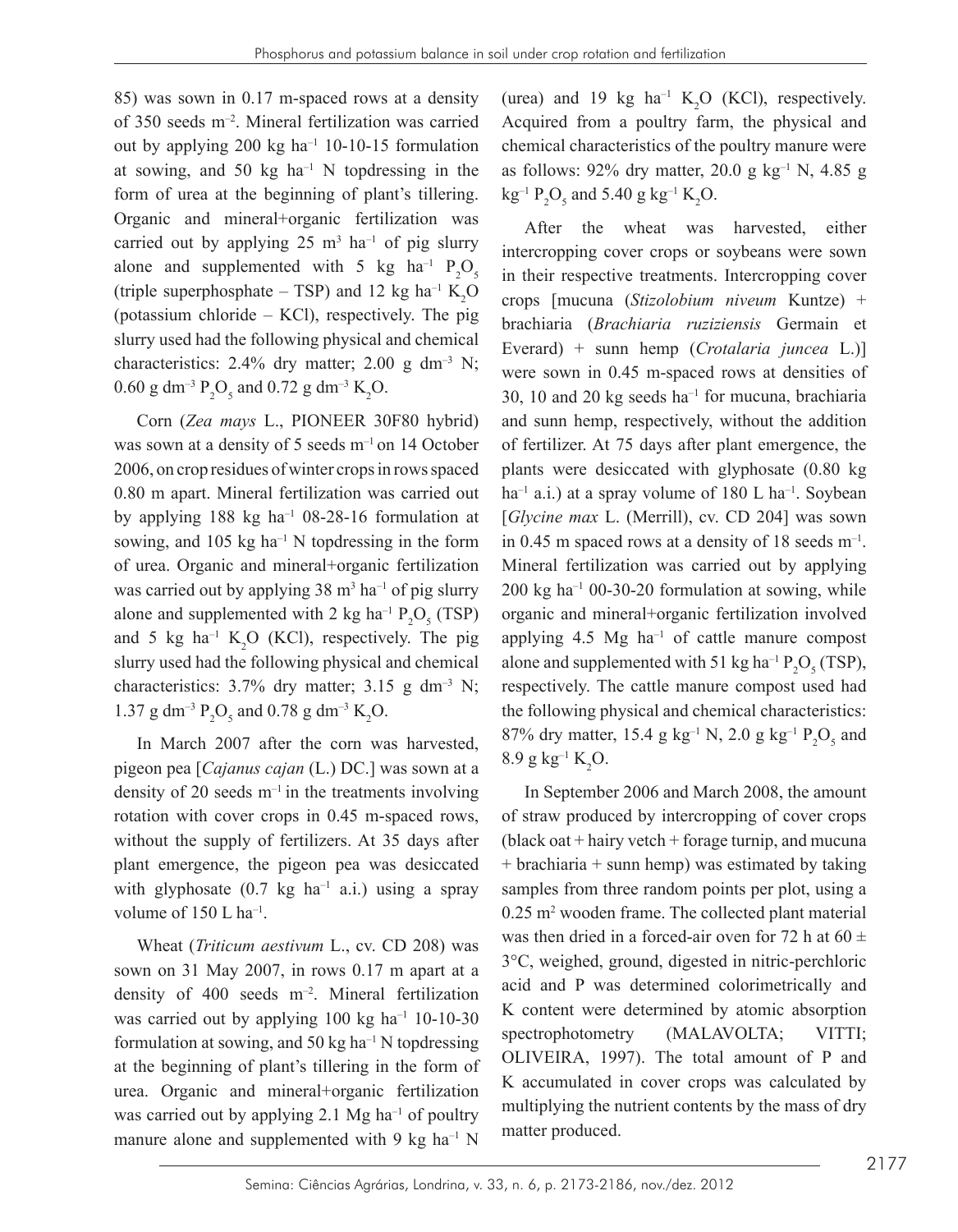In March 2007 and 2008, after the harvest and/ or management of summer crops, soil samples were collected down to a depth of 0.40 m using a hole auger in five different points per plot. These samples were air-dried, passed through a 2.0 mm sieve and levels of P and K determined via the Mehlich-1 method (EMBRAPA, 1997). Initially measured in mg dm<sup>-3</sup>, soil P and K concentrations were converted to kg  $ha^{-1}$  by multiplying the calculated values by the volume of soil in a square hectare down to 0.40 m depth (i.e.  $4 \times 10^3$  m<sup>3</sup>).

Soil P and K balance (kg ha<sup>-1</sup> yr<sup>-1</sup>) was calculated after the second year of the experiment as the sum of the total amount of each nutrient applied as fertilizer  $(kg ha^{-1})$ , the change in the amount of P and K in a layer of soil to  $0.40$  m depth (kg ha<sup>-1</sup>) and the total amount exported in harvested grain ( $kg \text{ ha}^{-1}$ ), all divided by the duration of the assessment period (years), according to the following equations:

Soil P balance =  $[P_{\tiny\textsc{Fermilzen}} + (P_{\tiny\textsc{Inital Son}} - P_{\tiny\textsc{Final Son}})$  – P<sub>EXPORTED</sub>] / assessment period Soil K balance =  $[K_{Fermizer} + (K_{mrtA L S_{OL}} - K_{F_{INA L} S_{OL}})$  – K<sub>Exporter</sub>] / assessment period

A negative value for the soil P and K balance was interpreted as a net release of organic P and nonexchangeable K, whereas a positive value indicated that net fixation of P and K had taken place, respectively. The amount of P and K exported in the form of wheat (2007 and 2008), corn (2006/07) and soybean (2008/09) was estimated based on the average concentration of each nutrient in the above grains according to the Manual of Fertilizer Recommendation for the State of Sao Paulo (RAIJ et al., 1997) and the grain yield obtained. For each ton of wheat, corn and soybean grains produced, around 5 kg P and 5 kg K; 4 kg P and 5 kg K, and 6 kg P and 19 kg K, respectively, are removed from the soil.

The obtained results were first subjected to an ANOVA, with the means for each different crop system and fertilizer/nutrient source then compared via the F test ( $p < 0.05$ ) and Tukey test ( $p < 0.05$ ), respectively, for each year of assessment.

### **Results and Discussion**

#### *Dry matter production and grain yield*

The amount of dry matter produced by cover crops was  $5.184 \pm 514$  kg ha<sup>-1</sup> for intercropping black oat/hairy vetch/forage turnip, and  $10,296 \pm$ 1,030 kg ha–1 for intercropping mucuna/brachiaria/ sunn hemp. This high dry matter production of cover crops, especially for intercropped mucuna+brachiaria+sunn hemp, it becomes extremely important for improving soil quality in notill system, mainly by reduce soil bulk density and penetration resistance, increase total soil porosity (COSTA et al., 2011), and improve the structure of soil aggregates (CALONEGO; ROSOLEM, 2008; CALEGARI et al., 2006).

The amount of P and K accumulated in cover crops was  $36\pm 4$  and  $96\pm 11$  kg ha<sup>-1</sup> for intercropping black oat/hairy vetch/forage turnip, and 41±5 and  $154\pm16$  kg ha<sup>-1</sup> for intercropping mucuna/brachiaria/ sunn hemp, respectively. The high capacity of these plants to extract soil nutrients, especially K, reflects the important role cover crops play in nutrient cycling in soils under crop rotation systems.

The highest corn grain yield was obtained in the crop succession system (Table 2), and can likely be attributed to a residual effect of wheat fertilization. In contrast, the lower corn yield observed in the crop rotation system is probably due to the fact that the intercropping of cover crops was not accompanied by the application of fertilizer. However, the wheat yield did not differ between the rotation and succession cropping systems (Table 2), demonstrating the cumulative effect of growing cover crops.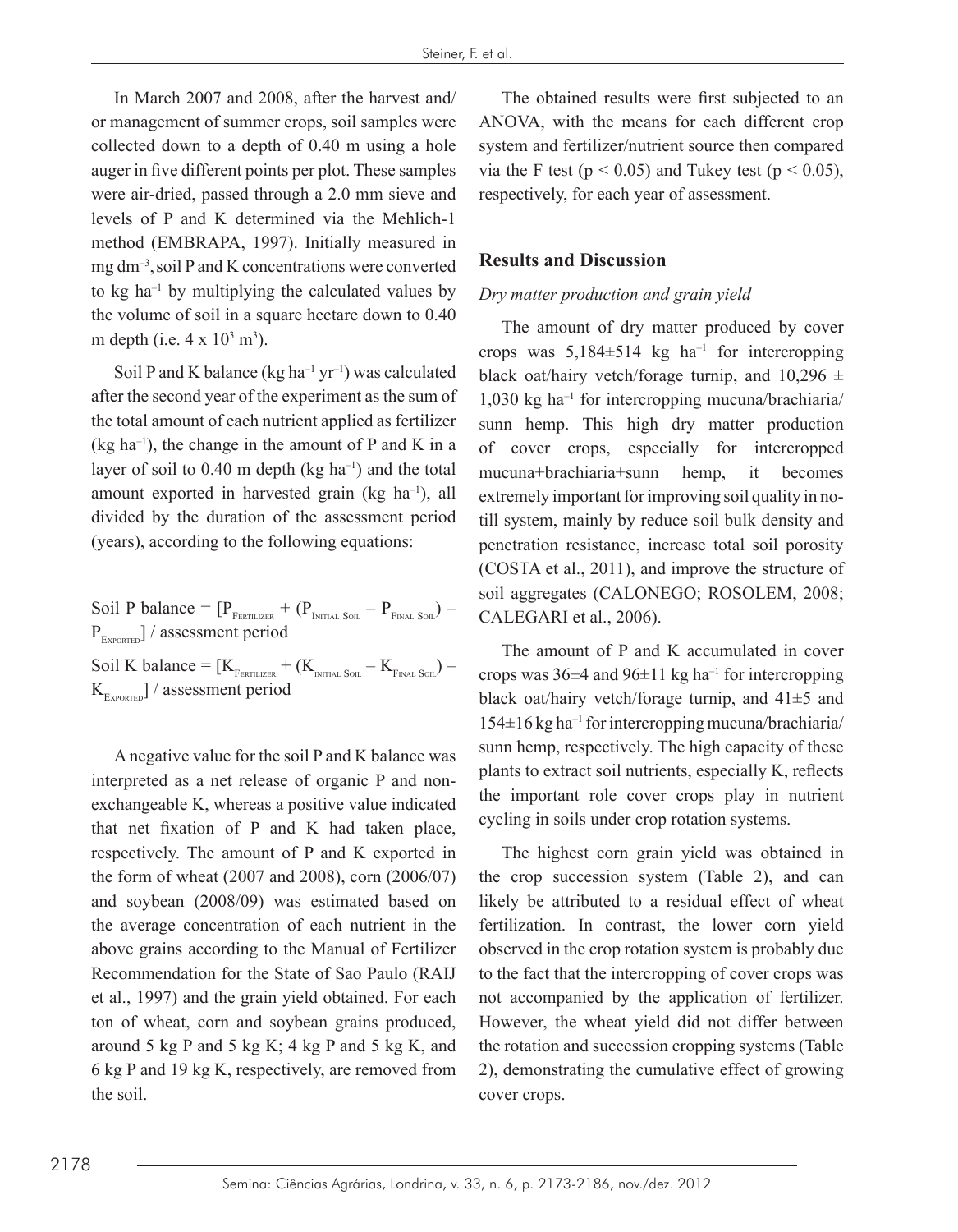|                         |                  | Crops (harvest)       |           |        |           |  |  |  |  |
|-------------------------|------------------|-----------------------|-----------|--------|-----------|--|--|--|--|
| Crop systems            | Nutrient sources | Wheat                 | Corn      | Wheat  | Soybean   |  |  |  |  |
|                         |                  | (2007)                | (2007/08) | (2008) | (2008/09) |  |  |  |  |
|                         |                  | $kg$ ha <sup>-1</sup> |           |        |           |  |  |  |  |
| Succession <sup>†</sup> | Mineral          | 1,655a                | 7,369 a   | 1,195a | 3,743a    |  |  |  |  |
|                         | Organic          | 1,599a                | 6,577 b   | 1,062a | 3,661a    |  |  |  |  |
|                         | Mineral+organic  | 1,684a                | 6,515 b   | 1,238a | 3,864a    |  |  |  |  |
|                         | Mean             | 1,645                 | 6,820 A   | 1,165A | 3,789     |  |  |  |  |
| Rotation <sup>‡</sup>   | Mineral          |                       | 7,185 a   | 1,041a |           |  |  |  |  |
|                         | Organic          |                       | 6,094 b   | 1,008a |           |  |  |  |  |
|                         | Mineral+organic  |                       | 5,260 b   | 1,102a |           |  |  |  |  |
|                         | Mean             |                       | 6,180B    | 1,050A |           |  |  |  |  |

**Table 2**. Grain yield of wheat, corn and soybean under different crop systems and nutrient sources.

† Succession: wheat/corn/wheat/soybean. ‡ Rotation: black oat + hairy vetch + forage turnip/corn/pigeon pea/wheat/mucuna + brachiaria + sunn hemp. Values represented by the same lower case letters, between the nutrients sources and same upper case letters, into of each crop systems are not different according to the Tukey test and F test, both at the 0.05 level of confidence. **Source**: Elaboration of the authors.

The highest corn yield, obtained after the application of mineral fertilizer, is likely due to increased soil nutrient availability with respect to that resulting from the use of manure (organic and mineral+organic fertilization) (Table 2), which releases nutrients more slowly. In contrast, wheat (harvested 2006 and 2007) and soybean (harvested 2007/08) grain yield was not affected by nutrient source variation (Table 2), indicating that manure application – when used either alone or in combination with mineral fertilizer – completely met crop nutritional requirements. In their study of nutrient sources, Matsi, Lithourgidis and Gagianas  $(2003)$  found that the application of 40 m<sup>3</sup> ha<sup>-1</sup> of liquid cattle manure increased wheat yield to levels equivalent to those produced after the addition of mineral fertilizer in the four years of assessment. Gomes et al. (2005) obtained similar corn yields when fertilizing with organic composted manure, either alone or in combination with mineral fertilizer, and mineral fertilizer alone.

#### *Soil phosphorus and potassium balance*

Crop system did not affect the total amount of available soil P in the first year of the experiment (Figure 2A). By the end of the second year however, the highest amounts of P were observed in soils under the crop succession system, with these increased P levels likely representing a residual effect of fertilization of the cash crops (Figure 2B). In contrast, cover crops were not fertilized in the rotation system, resulting in lower soil P content, at least in the short term. The latter low levels also probably reflect P absorbed by plants being retained in crop residues remaining on the soil surface. It should be noted that such retained P will be largely available for future plant uptake after the decomposition of plant residues. The P mineralization rate in plant residues left on the soil surface in of no-till systems has been found to be similar to the decomposition rate of organic matter (BOER et al., 2007).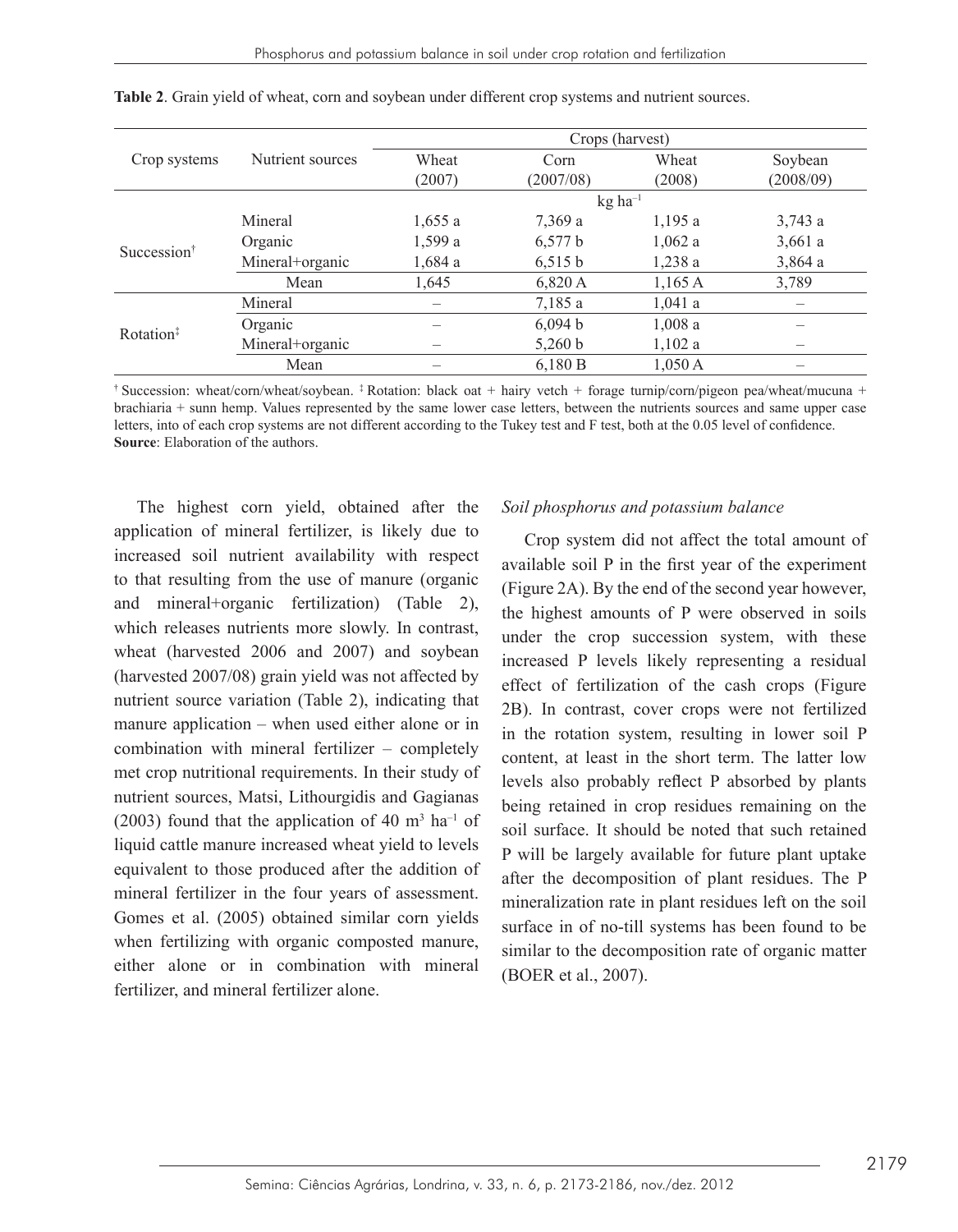**Figure 2.** Soil phosphorus levels at 0.0–0.40 m depth in the first (A) and second year (B) of the experiment, under different crop systems and nutrient sources. Bars represented by the same lower case letters, for each crop system and same upper case letters, for each nutrient source are not different (Tukey,  $p < 0.05$ ). Succession: wheat/corn/wheat/ soybean. Rotation: black oat + hairy vetch + forage turnip/corn/pigeon pea/wheat/mucuna + brachiaria + sunn hemp. Vertical bars represent standard deviation of the mean  $(n = 4)$ .



**Source**: Elaboration of the authors. **Source**: Elaboration of the authors.

crop succession did not vary between any fertilizer used in the former. type (Figure 2A). The lower soil P content, in the  $\Gamma$  The absence of The amount of P in soil under crop rotation was higher in mineral fertilization as compared to organic or mineral+organic fertilization, while P levels under short term at least, of those soils undergoing manure

The amount of P in soil under crop rotation was higher in mineral fertilization as compared to  $\overline{r}$  in mineral fertilization as compared to organic than mineral fertilizer application, can be attributed heral+organic fertilization, while P levels under to the gradual release of P from the organic sources (organic and mineral+organic fertilization) rather used in the former.

 $\alpha$ st, of those sons undergoing manufect on the amount of soil P in the crop succession The absence of any nutrient source impact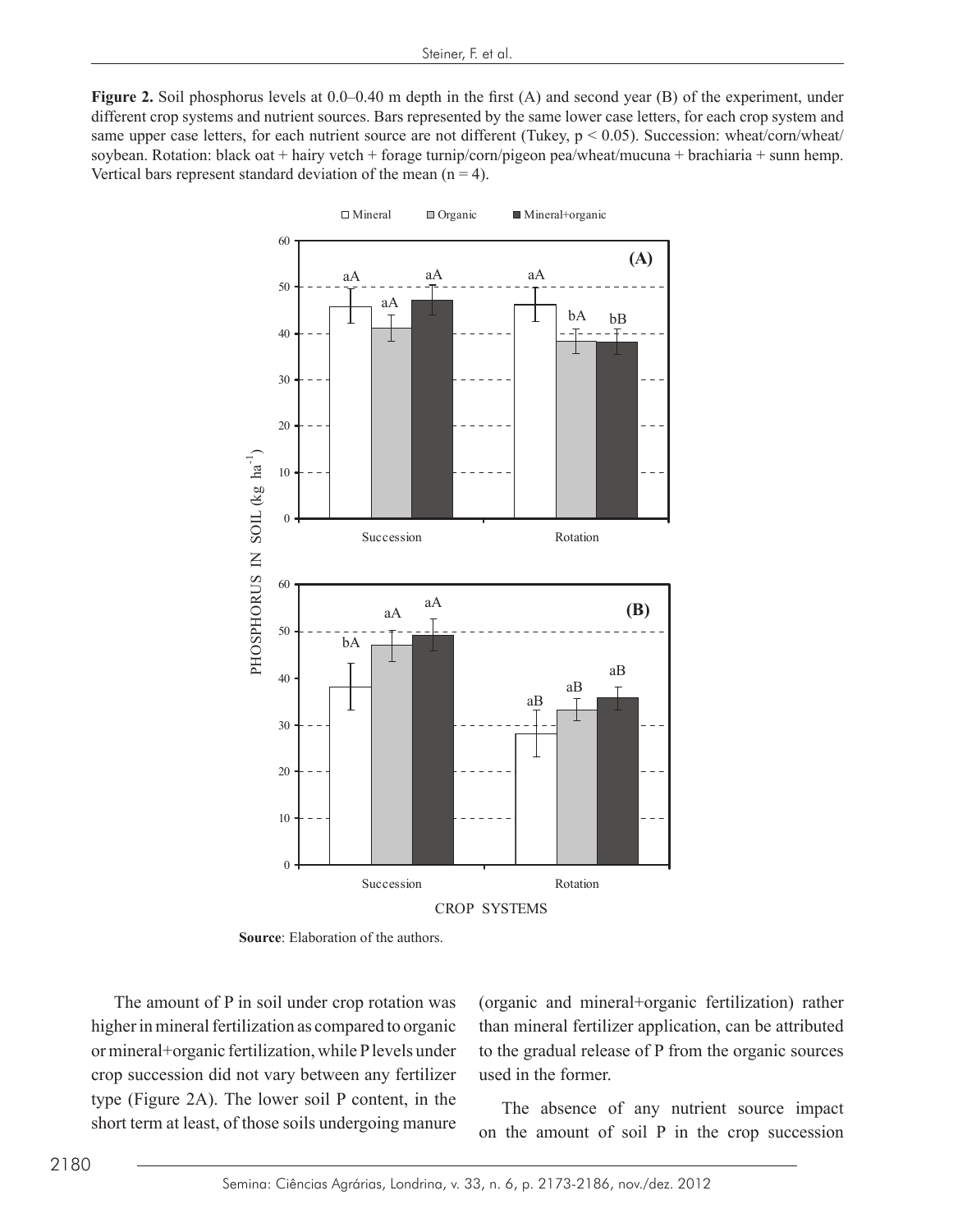system (Figure 2A) is likely a residual effect of the fertilization of winter wheat grown previously. In the second year, the increase in P availability in the same system (Figure 2B) as a result of manure application (organic and mineral+organic fertilization) represents a combination of the residual effect and the gradual release of P from organic sources, leaving this nutrient less available for adsorption to the soil. According to Souza et al. (2006), organic fertilization reduces the adsorption/ precipitation of P in soil by increasing organic matter content, thus increasing P availability in the soil. On the other hand, if P is immediately released into the soil as occurs with the addition of mineral fertilizers, it is more likely to be adsorbed and its availability for crops reduced. In the crop rotation system, variation in nutrient source did not affect soil P availability (Figure 2B).

The highest soil K content observed after the first year of the experiment was found in the crop rotation system (Figure 3), with these values probably reflecting the capacity of cover crops to recycle this nutrient. Assessing nutrient cycling by cover crops in cerrado soil, Boer et al. (2007) found K to be the most accumulated, with levels reaching around  $417 \text{ kg}$  ha<sup>-1</sup> in pearl millet. In a study conducted in Botucatu, São Paulo State, Brazil, Garcia et al. (2008) were able to confirm that the introduction of brachiaria in the system resulted in larger amounts of straw being retained on the soil surface, as well as higher levels of K recycling. The same authors also observed that brachiaria plants extracted considerable amounts of non-exchangeable K from the soil, increasing levels of exchangeable K in the surface soil layer. Following cover-crop desiccation, the K extracted from the soil was then washed out of plant residues and returned to the soil in exchangeable form, ready to be available for the next crop. Potassium may be almost completely released from straw before tissue decomposition because it is present in plant organs as an ion and is not bound to organic compounds (MARSCHNER, 1995). After submitting residues

of black oat, millet, sorghum, sun hemp, brachiaria and triticale to simulated rainfall, Rosolem, Calonego and Foloni (2003) observed considerable amounts of K to be present in the leachate, with values ranging from 7 to 24 kg ha<sup>-1</sup> for 8 Mg ha<sup>-1</sup> of dry residue matter.

The low levels of soil K observed in organicallyfertilized treatments in both years of the experiment (Figure 3) is probably due to the lower amounts of this nutrient found in the applied manure. Crops fertilized only with this organic manure received no supplementary nutrients (to recommended levels), unlike those treatments under mineral+organic fertilization. In the crop rotation system, variation in nutrient source did not affect soil K availability in either year of the evaluation (Figure 3).

Soil P balance was negative for all treatments (Figure 4), indicating that organic forms of the element contribute a significant amount to overall plant P supply. This organic contribution has been frequently reported in the literature, even in situations involving phosphate fertilizer application (BECK; SANCHES, 1994; GATIBONI et al., 2005). In soils with low P content and little or no phosphate fertilization, organic forms of P act as the main sources of the nutrient for plants (GATIBONI et al., 2007). The largest soil P deficit was observed in the crop succession system, with values ranging from  $-7$  to  $-21$  kg ha<sup>-1</sup> yr<sup>-1</sup> P for mineral and organic fertilization, respectively (Figure 4). In soils under crop rotation, P balance values were lower at between  $-3$  and  $-4$  kg ha<sup>-1</sup> yr<sup>-1</sup> P, independent of nutrient source (Figure 4). Evaluating the soil nutrient balance of five different crop rotation systems under conventional and minimum tillage, Hanáčková, Macák and Candráková (2008) found that the incorporation of cover crop residues into soil resulted in a positive balance of 4  $kg$  ha<sup>-1</sup> year–1 P in both cropping systems. However, the permanence of the area during the fallow period growing season resulted in a deficit of  $-24$  kg ha<sup>-1</sup> yr–1 P. These data reflect the importance of crop rotation in many agricultural production systems because it represents a significant nutrient reserve.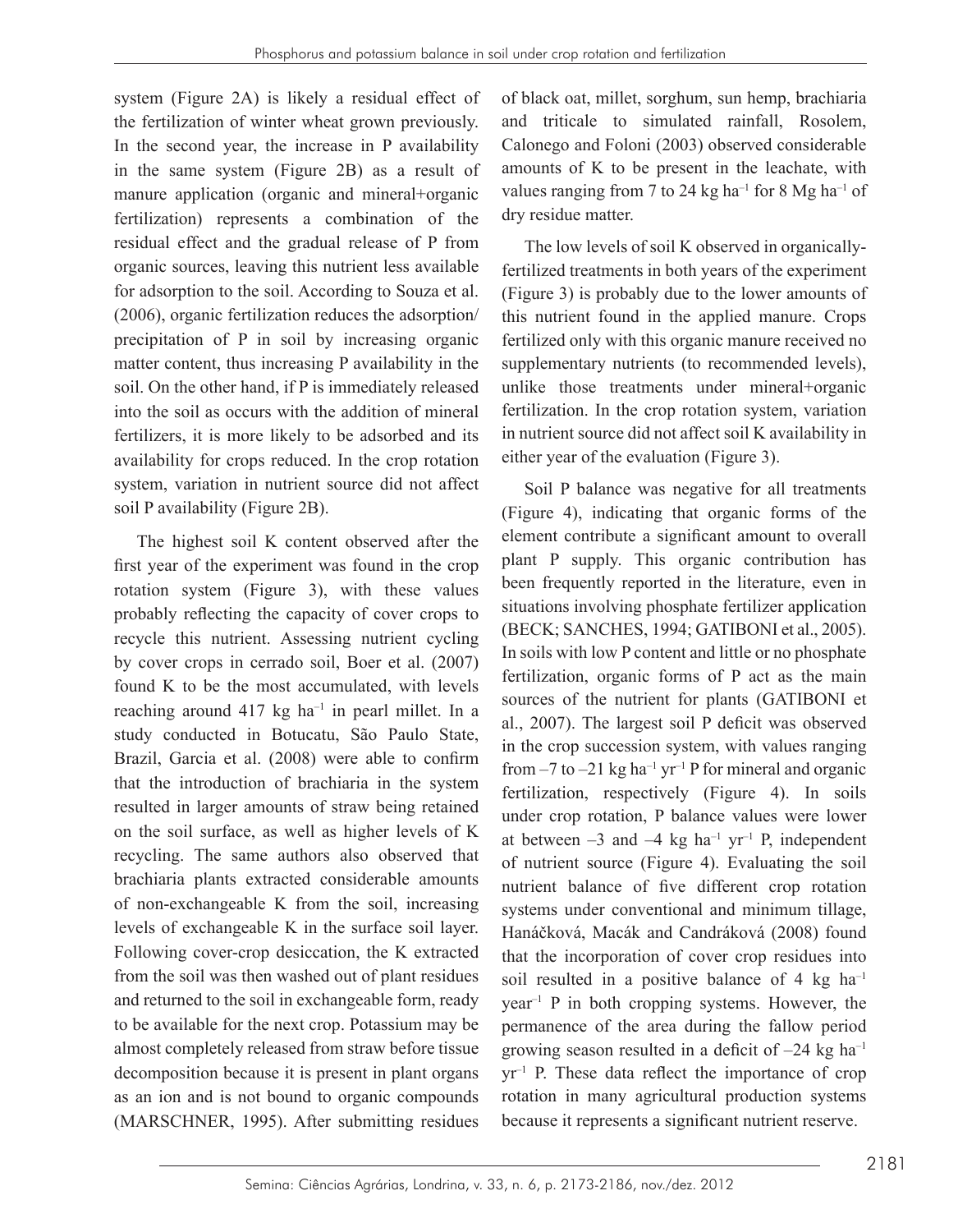**Figure 3.** Soil potassium levels at 0.0–0.40 m depth in the first (A) and second year (B) of the experiment, under different crop systems and nutrient sources. Bars represented by the same lower case letters, for each crop system and<br>second proposed by the contract in the same case and different (Tables at 6.0.05). Secondary related t same upper case letters, for each nutrient source are not different (Tukey,  $p < 0.05$ ). Succession: wheat/corn/wheat/ solute upper case retters, for each nutrient source are not unterent (Tukey,  $p > 0.03$ ). Succession: wheat/corn/wireat/sources. Boybean. Rotation: black oat + hairy vetch + forage turnip/corn/pigeon pea/wheat/mucuna + bra Vertical bars represent standard deviation of the mean  $(n = 4)$ . Vertical bars represent standard deviation of the mean  $(n = 4)$ .  $(n = 4)$ .  $\mathcal{S}$  successive successive turning of the mean  $\mathbf{a}$  +  $\mathbf{b}$ . Verteur oats represent successive terminon or the mean pea/wheat/mucuna + brachiaria + sunn hemp. Vertical bars represent standard deviation of the mean (n = 4).



**Source**: Elaboration of the authors. **Source**: Elaboration of the authors.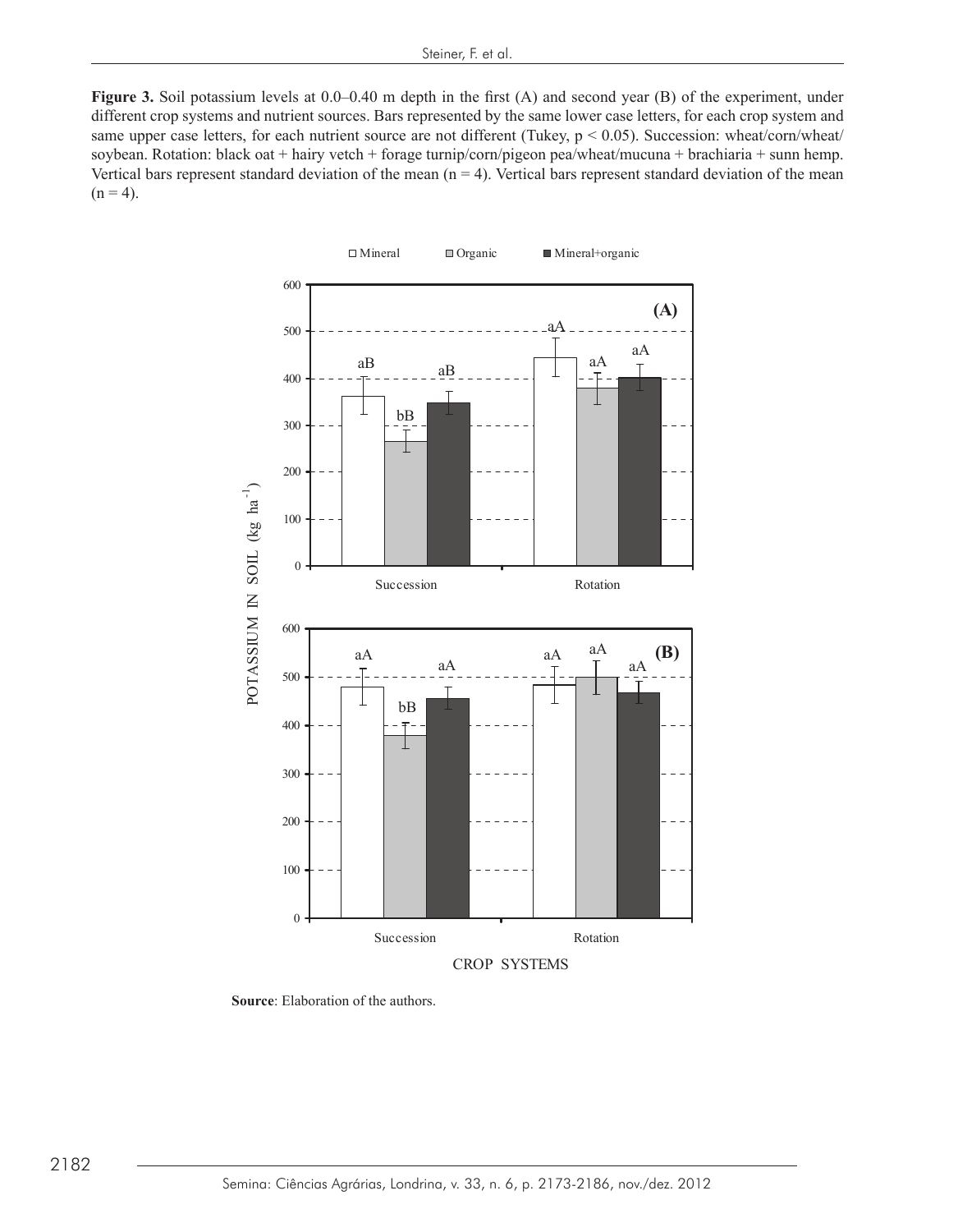Figure 4. Soil phosphorus and potassium balance up to 0.40 m depth under different crop systems and nutrient sources. Succession: wheat/corn/wheat/soybean. Rotation: black oat + hairy vetch + forage turnip/corn/pigeon pea/ wheat/mucuna + brachiaria + sunn hemp. Vertical bars represent standard deviation of the mean  $(n = 4)$ .



**Source**: Elaboration of the authors. **Source**: Elaboration of the authors.

all treatments (Figure 4), with values ranging from significant depletion of soil K reserves at many sites.  $\frac{1}{2}$   $\frac{1}{2}$  to  $\frac{1}{2}$  K is to organically-ordinized. The nature of the soil K balance deficit (Figure systems, respectively. In treatments undergoing  $\frac{4}{\sqrt{2}}$  denotes that it is a function of bountries in the mineral or mineral+organic fertilization, soil K of the nutrient This negative K balance is due in Soil K balance was determined to be negative in –39 to –82 kg ha<sup>-1</sup> yr<sup>-1</sup> K for organically-fertilized soils under the succession and crop rotation balance was not affected by crop system (Figure 4). In 11 long-term experiments undertaken in five Asian countries, Dobermann, Cruz and Cassman (1996) determined that the K balance at most sites was negative, with an average net removal of 34 to

K balance was determined to be negative in  $63 \text{ kg}$  ha<sup>-1</sup> season<sup>-1</sup>. The same authors also observed significant depletion of soil K reserves at many sites.

> 4) indicates that it is a reflection of both K in the deepest soil layers and non-exchangeable forms of the nutrient. This negative K balance is due in part to the increase in soil K levels observed during the second year of the experiment (Figure 3B) with respect to the initial amount  $(340 \text{ kg ha}^{-1} \text{ K})$  (Table 1), indicating an improvement in the availability of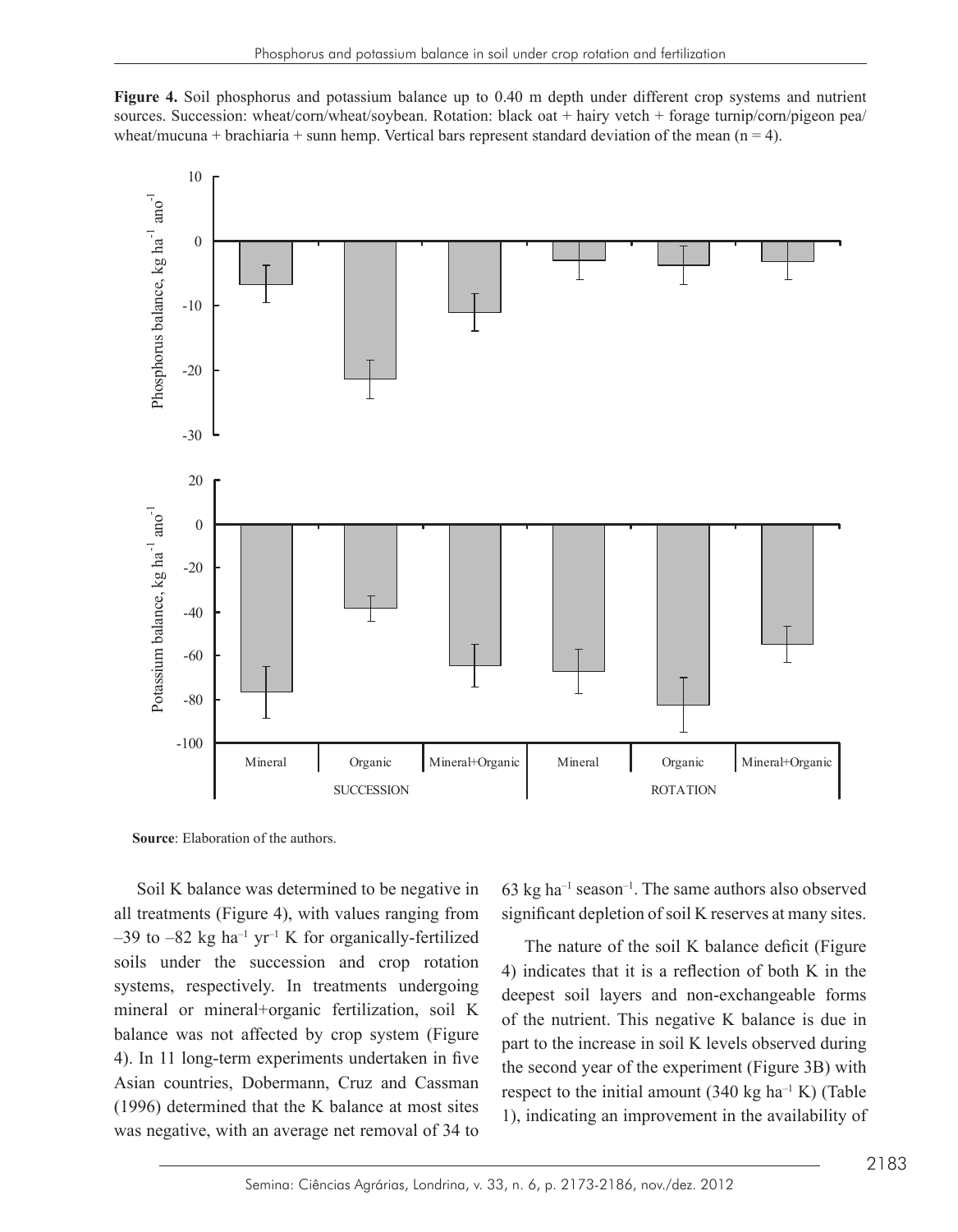this nutrient in the soil. The results presented here are similar to those reported by Rosolem, Bessa and Pereira (1993), who found that the presence of nonexchangeable tended to maintain or even enhance exchangeable K reserves in the soil. However, maintaining such a situation in the long term may decrease soil K reserves, compromising the movement of the nutrient into the soil solution and thus also the successful establishment and growth of crops.

Studies carried out in various countries across the world have found agricultural soils to be characterized by a negative K balance. Research investigating rice-wheat and wheat-soybean systems in India by Singh, Singh and Reddy (2002) and Bhattacharyya et al. (2006), respectively, has demonstrated that K application must be revised in the long term, as the currently recommended dose represents a threat to the sustainability of local agriculture by promoting the depletion of soil K. According to both sets of authors, this deficit has been supplied by the presence of non-exchangeable forms of K in the soil. These findings demonstrate the importance of the forms of K characterizing crop nutrient supplies. In an experiment carried out in the State of Rio Grande do Sul, Brazil, Simonete et al. (2002) estimated that, even considering the residual effect of ryegrass potassium fertilization on succession-grown rice, at least 30% of the total K taken up by plants was in non-exchangeable form. The exploitation of K forms initially considered non-exchangeable for plants has been commonly reported in the literature, even in scenarios involving potassium fertilizer application (SIMONSSON; HILLIER; ÖBORN, 2009; GARCIA et al., 2008). Rosolem, Bessa and Pereira (1993) found that regardless of soil type, non-exchangeable forms of K were the main sources of the nutrient for soybean crops.

In production systems characterized by an absence of a fallow period between crops (plantharvest-plant system), K remains absorbed in plant tissue for long periods of time and is thus protected

from erosion and leaching losses (FERREIRA et al., 2011). As a result, plants with a high soil K-extraction capacity and/or ability to exploit deeper soil layers are extremely important for the sustainability of agricultural production systems, both in terms of minimizing K losses and improving its availability in the soil.

### **Conclusions**

In the first year of the experiment, corn yields were higher in soils applied with mineral fertilizer under the crop succession system. In the second year, however, wheat and soybean yields did not vary between the different crop systems and nutrient sources, a pattern demonstrating the residual effect of crop rotation and manure use.

The residual and cumulative effect of manure application resulted in increased soil P content, which could mean this nutrient became less subject to soil adsorption.

Crop rotation with cover crops resulted in an increase in soil K levels by promoting the recycling of this nutrient in the soil.

In both crop systems, the application of mineral and organic fertilizer – either in isolation or in combination – resulted in a negative soil P and K balance in the short term. This represents a threat to the sustainability of such an agricultural production system in the long term, due to the depletion of soil nutrient reserves.

#### **References**

ANDRIST-RANGEL, Y.; EDWARDS, A. C.; HILLIER, S.; ÖBORN, I. Long-term K dynamics in organic and conventional mixed cropping systems as related to management and soil properties. *Agriculture*, *Ecosystems and Environment*, Amsterdam, v. 122, n. 4, p. 413-426, 2007.

BALIGAR, V. C.; FAGERIA, N. K.; HE, Z. L. Nutrient use efficiency in plants. *Communications in Soil Science and Plant Analysis*, New York, v. 32, n. 7-8, p. 921-950, 2001.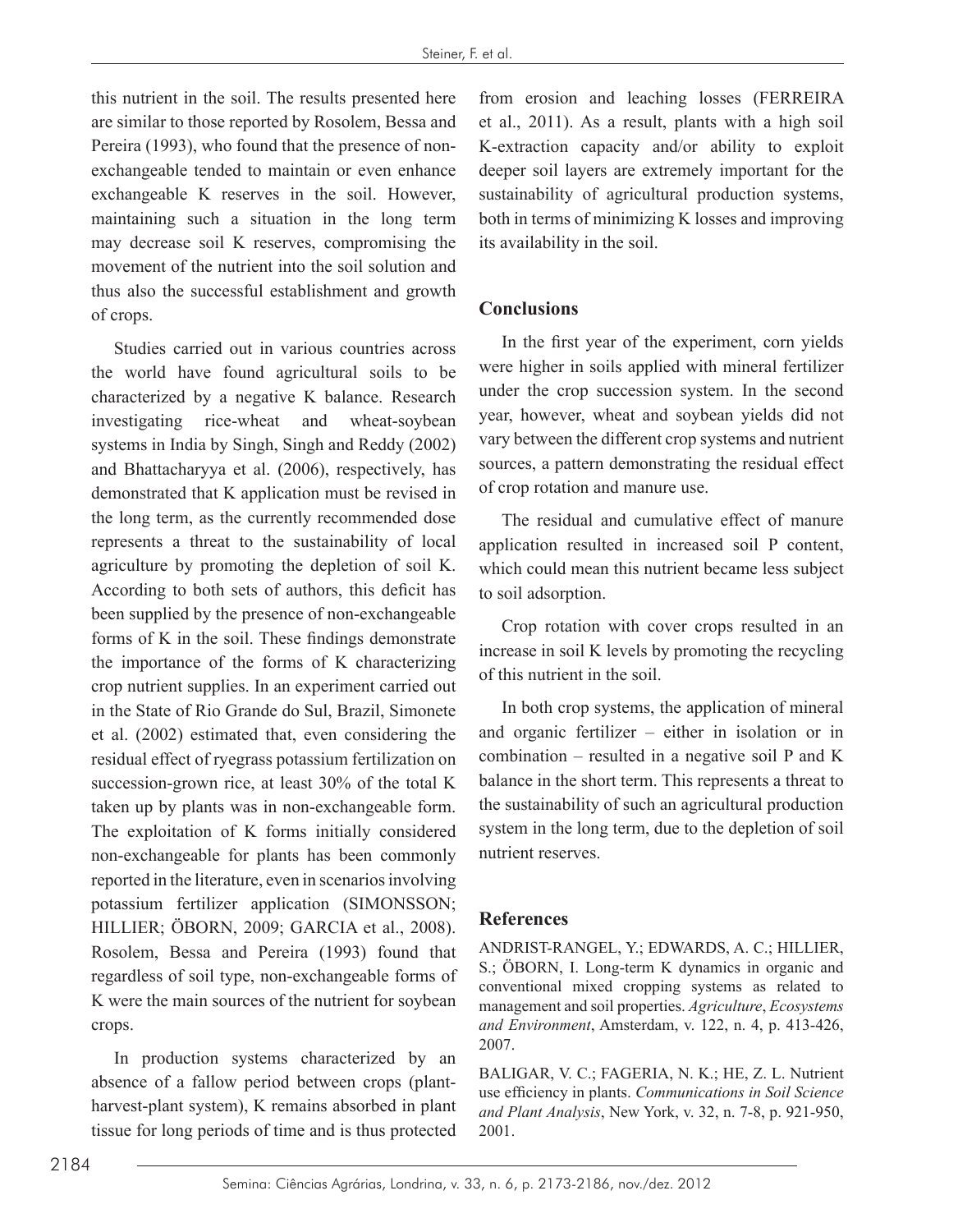BECK, M. A.; SANCHEZ, P. A. Soil phosphorus fraction dynamics during 18 years of cultivation on a Typic Paleudult. *Soil Science Society of America Journal*, Madison, v. 58, n. 5, p. 1424-1431, 1994.

BHATTACHARYYA, R.; PRAKASH, V.; KUNDU, S.; GHOSH, B. N.; SRIVASTVA, A. K.; GUPTA, H. S. Potassium balance as influenced by farmyard manure application under continuous soybean-wheat cropping system in a Typic Haplaquept. *Geoderma*, Amsterdam, v. 137, n. 1-2, p. 155-160, 2006.

BOER, C. A.; ASSIS, R. L.; SILVA, G. P.; BRAZ, A. J. B. P.; BARROSO, A. L. L.; CARGNELUTTI FILHO, A.; PIRES, F. R. Ciclagem de nutrientes por plantas de cobertura na entressafra em um solo de cerrado. *Pesquisa Agropecuária Brasileira*, Brasília, v. 42, n. 9, p. 1269- 1276, 2007.

CALEGARI, A. Plantas de cobertura. In: CASÃO JÚNIOR, R.; SIQUEIRA, R.; MEHTA, Y. R.; PASINI, J. J. (Ed.). Sistema plantio direto com qualidade. Londrina: IAPAR; Foz do Iguaçu: ITAIPU Binacional, 2006. p. 55- 73.

CALEGARI, A.; CASTRO FILHO, C. de; TAVARES FILHO, J.; RALISCH, R.; GUIMARÃES, M. F. Melhoria da agregação do solo através do sistema plantio direto. *Semina: Ciências Agrárias*, Londrina, v. 27, n. 2, p. 147-158, 2006.

CALONEGO, J. C.; ROSOLEM, C. A. Estabilidade de agregados do solo após manejo com rotações de culturas e escarificação. *Revista Brasileira de Ciência do Solo*, Viçosa, v. 32, n. 4, p. 1399-1407, 2008.

COSTA, M. S. S. M.; PIVETTA, L. A.; COSTA, L. A. M.; PIVETTA, L. G.; CASTOLDI, G.; STEINER, F. Atributos físicos do solo e produtividade do milho sob sistemas de manejo e adubações. *Revista Brasileira de Engenharia Agrícola e Ambiental*, Campina Grande, v. 15, n. 8, p. 810-815, 2011.

DOBERMANN, A.; CRUZ, P. C. S.; CASSMAN, K. G. Fertilizer inputs, nutrient balance, and soil nutrientsupplying power in intensive, irrigated rice systems. I. Potassium uptake and K balance. *Nutrient Cycling in Agroecosystems*, Amsterdam, v. 46, n. 1, p. 1-10, 1996.

EMPRESA BRASILEIRA DE PESQUISA AGROPECUÁRIA – EMBRAPA. Centro Nacional de Pesquisa de Solos (Rio de Janeiro, RJ). Manual de métodos de análise de solo*.* 2. ed. Rio de Janeiro: Embrapa Solos, 1997. 212 p.

FERREIRA, E. V. O.; ANGHINONI, I.; ANDRIGHETTI, M. H.; MARTINS, A. P.; CARVALHO, P. C. F. Ciclagem e balanço de potássio e produtividade de soja na integração lavoura-pecuária sob semeadura direta. *Revista Brasileira de Ciência do Solo*, Viçosa, v. 35, n. 1, p. 161-169, 2011.

GARCIA, R. A.; CRUSCIOL, C. A. C.; CALONEGO, J. C.; ROSOLEM, C. A. Potassium cycling in a cornbrachiaria cropping system. *European Journal of Agronomy*, Amsterdam, v. 28, n. 4, p. 579-585, 2008.

GATIBONI, L. C.; KAMINSKI, J.; RHEINHEIMER, D. S.; FLORES, J. P. C. Biodisponibilidade de formas de fósforo acumuladas em solo sob sistema plantio direto. *Revista Brasileira de Ciência do Solo*, Viçosa, v. 31, n. 4, p. 691-699, 2007.

GATIBONI, L. C.; RHEINHEIMER, D. S.; FLORES, A. F. C.; ANGHINONI, I.; KAMINSKI, J.; LIMA, M. A. S. Phosphorus forms and availability assessed by 31P-NMR in successively cropped soil. *Communications in Soil Science and Plant Analysis*, New York, v. 36, n. 19-20, p. 2625-2640, 2005.

GOMES, J. A.; SCAPIM, C. A.; BRACCINI, A. L.; VIDIGAL FILHO, O. S.; SAGRILO, E.; MORA, F. Adubações orgânica e mineral, produtividade do milho e características físicas e químicas de um Argissolo Vermelho Vermelho-Amarelo. *Acta Scientiarum. Agronomy*, Maringá, v. 27, n. 3, p. 521-529, 2005.

HANÁČKOVÁ, E.; MACÁK, M.; CANDRÁKOVÁ, E. The nutrients balance of crop rotation as an indicator of sustainable farming on arable land. *Journal of Central European Agriculture*, Zagreb, v. 9, n. 3, p. 431-438, 2008.

\_\_\_\_\_\_. The nutrients balance of crop rotation. *Research Journal of Agricultural Science*, Timisoara, v. 43, n. 1, p. 62-67, 2011.

MALAVOLTA, E.; VITTI, G. C.; OLIVEIRA, A. S. *Avaliação do estado nutricional das plantas*: princípios e aplicações. 2. ed. Piracicaba: Potafos, 1997. 319 p.

MARSCHNER, H. *Mineral nutrition of higher plants*. 2nd ed. London: Academic Press, 1995. 889 p.

MATSI, T.; LITHOURGIDIS, A. S.; GAGIANAS, A. A. Effects of injected liquid cattle manure on growth and yield of winter wheat and soil characteristics. *Agronomy Journal*, Madison, v. 95, n. 3, p. 592-596, 2003.

MOSADDEGHI, M. R.; MAHBOUBI, A. A.; SAFADOUST, A. Short-term effects of tillage and manure on some soil physical properties and maize root growth in a sandy loam soil in western Iran. *Soil & Tillage Research*, Amsterdam, v. 104, n. 1, p. 173-179, 2009.